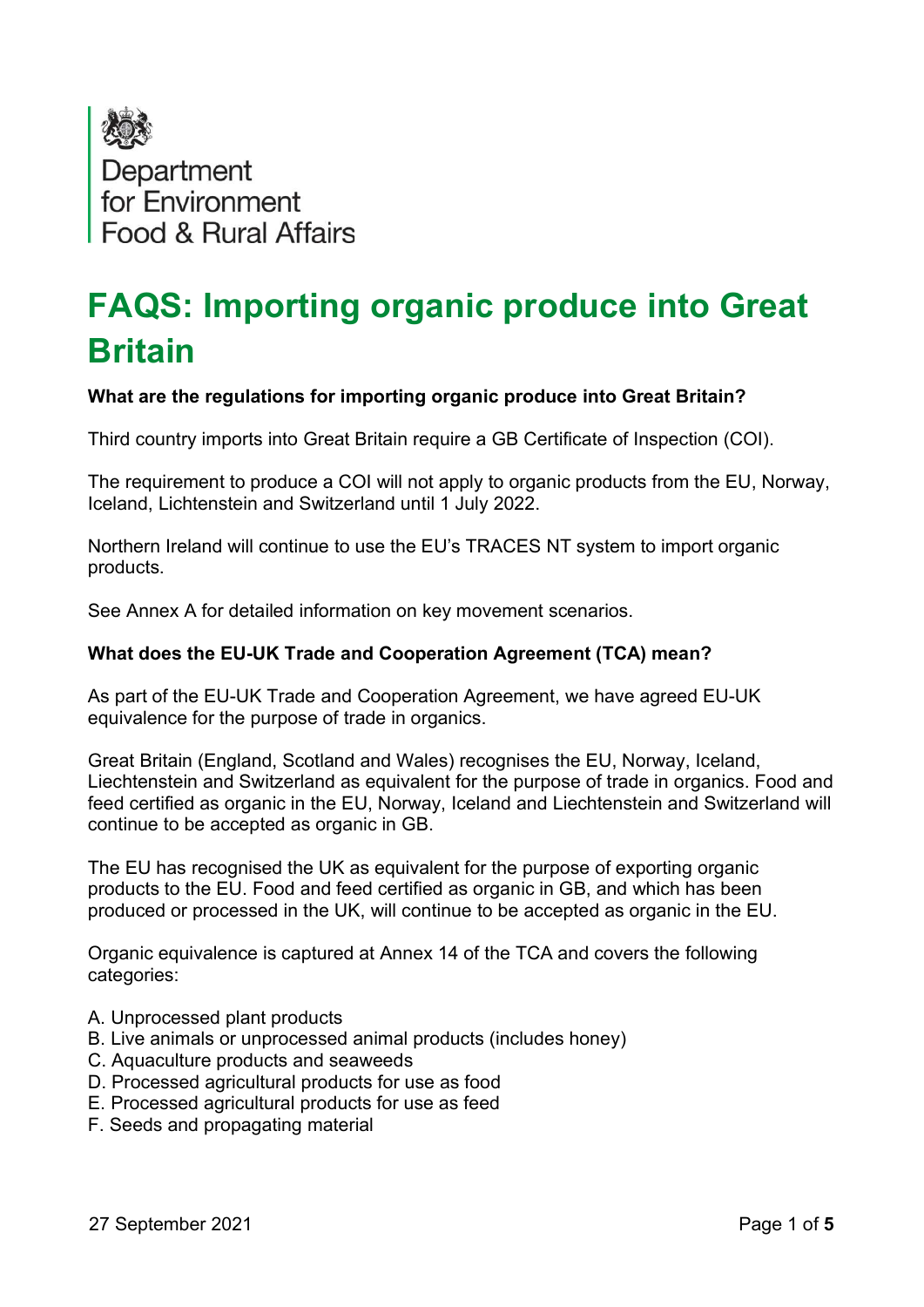More information is provided under the appropriate sections below. Please note that in categories D (Processed food) and E (Processed feed), the products must be processed in the UK to be in scope of the TCA.

Full details can be found in the Trade and Cooperation Agreement, Annex 14.

Due to new regulations coming into force in the EU from 1 January 2022, the UK and EU have agreed to reassess this organic equivalence by 31 December 2023.

## What organic products can be imported into GB from the EU, Norway, Iceland and Liechtenstein?

Organic products imported from the EU and from the EEA (Norway, Iceland and Liechtenstein) must fall into categories A-F above, and be:

- unprocessed agricultural or aquaculture products produced in the EU/EEA
- processed agricultural products for use as food or feed that have been processed in the

EU/EEA with ingredients that have been grown in the EU/EEA; or

processed agricultural products for use as food or feed that have been processed in the

EU/EEA with ingredients that have been imported into the EU/EEA in accordance with EU

laws and regulations.

As a temporary measure, organic products imported from the EU, Norway, Iceland, Liechtenstein and Switzerland to GB will not require a certificate of inspection (COI) until 1 July 2022.

From 1 July 2022, organic products imported from the EU, Norway, Iceland, Liechtenstein and Switzerland to GB will require a COI. You'll use the interim manual GB organic import system. To request the forms for the manual GB organic import system, contact your organic control body.

#### Where should the importer be based?

If the goods are imported into GB, the importer must be established in GB and registered with a GB Control Body.

## Will a Certificate of Inspection (COI) be required for goods imported from non-EU countries?

Yes. As part of the import process from non-EU countries, an endorsed GB COI should be sent to the Port Health Authority (PHA)/ Local Authority (LA).

## Do I need to register to start using the paper-based import system?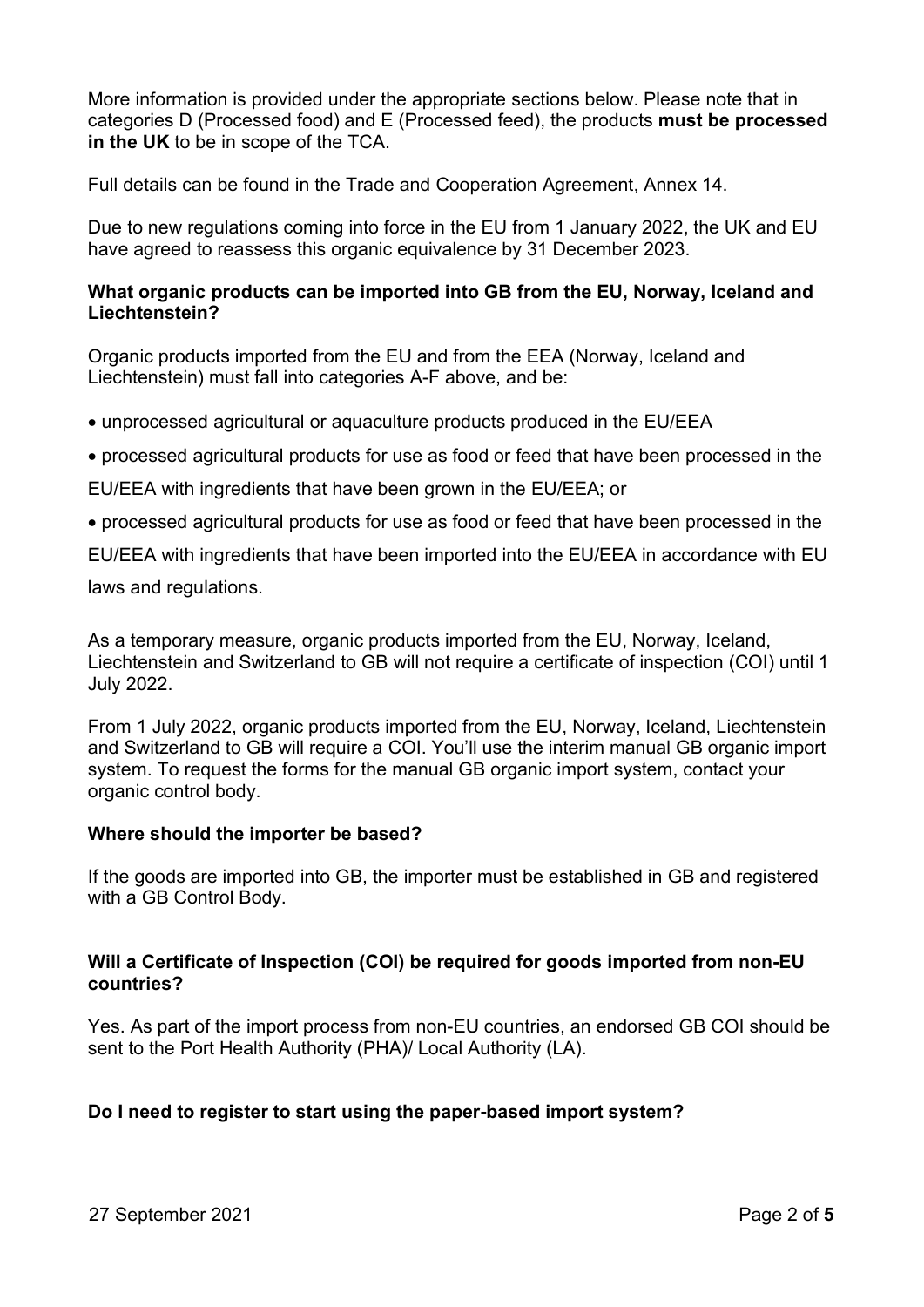No, the paper COI and associated guidance can be used from 1 January 2021 without registration. Anyone who intends to import organic food or feed into GB must be certified with an approved UK organic control body.

## What paperwork is needed when a product from outside GB enters by transit?

If the goods are imported into GB via transit across the EU, they will need a GB COI. The COI will need to be endorsed when the goods arrive either at a GB border control post (BCP), or by local trading standards. If the consignment needs a physical check or testing, it will need to enter GB via a port that is able to carry out these checks

# Do organic goods need to enter GB at specific entry points?

Organic goods are usually checked at a GB BCP: the point of entry may differ depending on the type of commodity and whether the consignment needs a physical check or testing. If you are unsure, please check the guidance on gov.uk

# Do organic goods moving between GB and NI require a COI?

## NI to GB

There is no change to the movement of organic goods from NI to GB.

You do not need a COI if you're moving goods from NI to GB.

## GB to NI

Under the terms of the Northern Ireland Protocol, EU organic regulations apply in NI as they do in the EU.

The movement of organic goods from GB to NI must be accompanied by a valid COI using the EU's TRACES NT/IMSOC. You do not need to pay for a COI as these costs are covered by the Movement Assistance Scheme.

There is also an arrangement currently in place which allows authorised traders such as supermarkets and their trusted suppliers to move some goods without the need for official certification.

For those traders who are now authorised, the NI Department of Agriculture, Environment and Rural Affairs (DAERA) has issued guidance on the requirements for goods movements. Read DAERA's guidance on organic food and feed in NI.

Contact your control body to:

- approve your business on TRACES NT/IMSOC for moving goods from GB to NI
- stay up to date on importing requirements

## Will the trade tariffs be the same as they are now?

Please refer to tariff guidance on gov.uk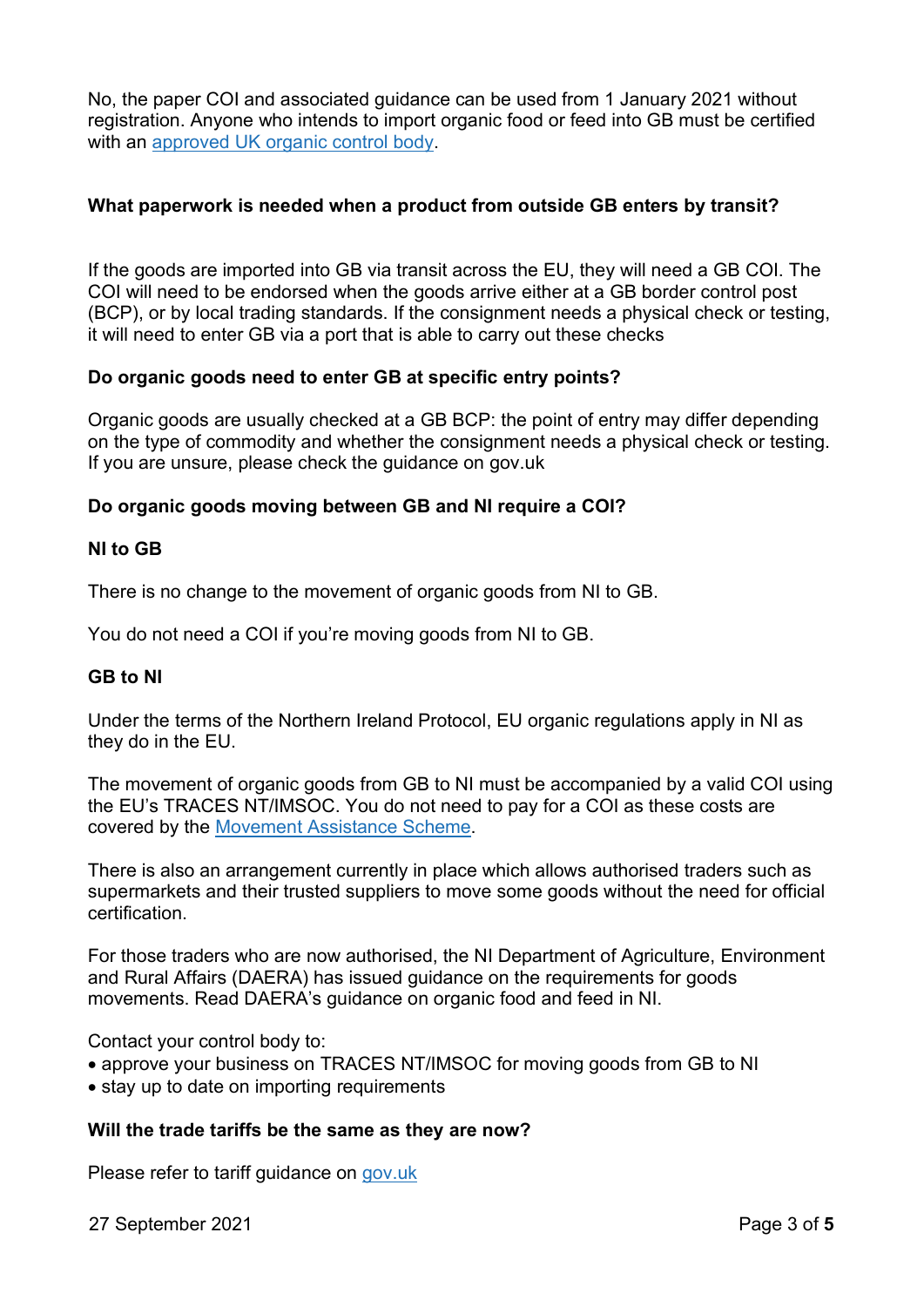## Will there be any additional checks at port for livestock products being imported from third countries?

Please refer to importing guidance on gov.uk

### How have third country control bodies been made aware of the paper-based GB import procedure?

Defra has contacted third country control bodies to let them know what regulations and procedures are in place for exporting to GB as of 1 January 2021.

#### What happens if an organic consignment arrives in GB without an endorsed COI?

If an organic consignment arrives without an endorsed COI, the consignment cannot be cleared as organic.

The goods must be either: a) re-labelled, removing all reference to organics b) re-exported as non-organic, OR c) destroyed.

### Can imported products from third countries use the EU organic logo at the end of the transition period?

The logo and its use are controlled by the EU. Products may continue to use the EU logo where the products meet EU requirements for the use of the logo.